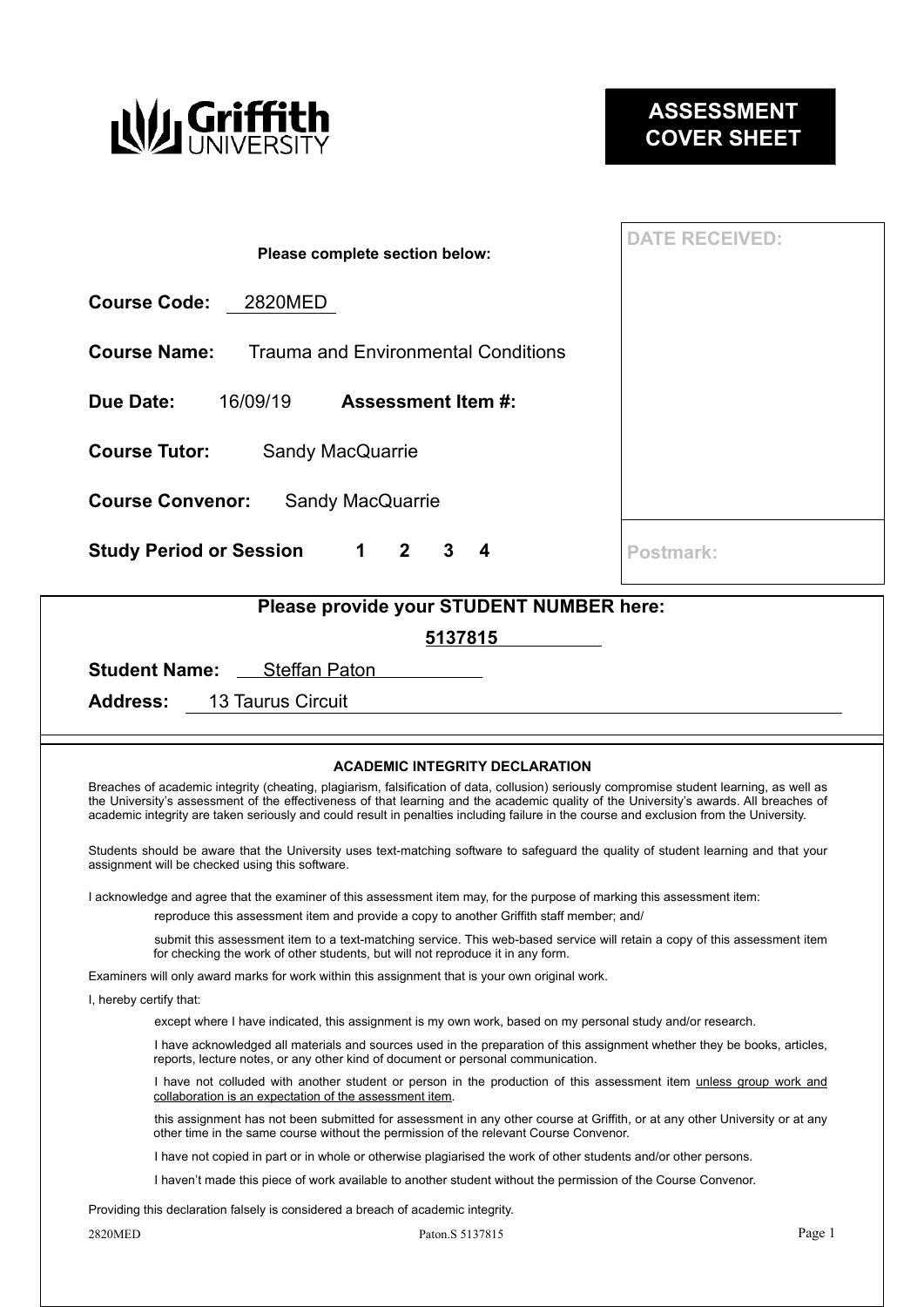#### **I have retained a copy of this assessment item for my own records.**

Acknowledged by: Steffan Paton **Date: Date: Date: Date: 16/09/19** 

(insert name here)

Where the item is submitted electronically Clicking "I Agree" constitutes an electronic signature for the purpose of assignment declaration compliance.

|                                                                                                                                                                                                                                                          | <b>STUDENT CONSENT</b>                                                                                                                                                                                                                                                                                                                                                                                                                                                                                                                                                                                                                                                                                                                                                                                                  |  |  |  |
|----------------------------------------------------------------------------------------------------------------------------------------------------------------------------------------------------------------------------------------------------------|-------------------------------------------------------------------------------------------------------------------------------------------------------------------------------------------------------------------------------------------------------------------------------------------------------------------------------------------------------------------------------------------------------------------------------------------------------------------------------------------------------------------------------------------------------------------------------------------------------------------------------------------------------------------------------------------------------------------------------------------------------------------------------------------------------------------------|--|--|--|
| (to be completed by the student before their essay, assignment or other work is uploaded to an internal/online learning University<br>website or used for the purpose of moderation (not to be used if there is to be public access to the work)         |                                                                                                                                                                                                                                                                                                                                                                                                                                                                                                                                                                                                                                                                                                                                                                                                                         |  |  |  |
| standard setting and moderation activities.                                                                                                                                                                                                              | At Griffith the use of assessment exemplars by academic staff is encouraged to inform students' understanding of the performance<br>standards associated with learning and achievement in the course. An assessment exemplar is an authentic example, actual sample<br>or excerpt, of student work that has been annotated to illustrate the ways in which it demonstrates learning, achievement and quality in<br>relation to the intended learning outcomes (including graduate outcomes) for the course. Assessment exemplars may be made<br>available in a range of ways. In order to collect assessment exemplars students are asked to consent, on every assessment item<br>submitted, for their work, without disclosure of the contributor's identity, to be used, and reproduced as an assessment exemplar for |  |  |  |
|                                                                                                                                                                                                                                                          | I acknowledge that for the purpose of standard setting and moderation activities the examiner of this assessment item may wish to                                                                                                                                                                                                                                                                                                                                                                                                                                                                                                                                                                                                                                                                                       |  |  |  |
|                                                                                                                                                                                                                                                          | store, reproduce, annotate, and communicate my work to others, including future students, without disclosure of my identity.                                                                                                                                                                                                                                                                                                                                                                                                                                                                                                                                                                                                                                                                                            |  |  |  |
| Steffan Paton<br>I consent to my Work,                                                                                                                                                                                                                   | Insert title of Assignment item without disclosure of my personal details, being stored,<br>reproduced annotated and communicated within the University's secure online learning environment.                                                                                                                                                                                                                                                                                                                                                                                                                                                                                                                                                                                                                           |  |  |  |
| I do not consent to My Work, tnsert title of Assignment item-<br>within the University's secure online learning environment.                                                                                                                             | being stored, reproduced annotated and communicated                                                                                                                                                                                                                                                                                                                                                                                                                                                                                                                                                                                                                                                                                                                                                                     |  |  |  |
| Acknowledged by:<br>Steffan Paton                                                                                                                                                                                                                        | Date: 16/09/19                                                                                                                                                                                                                                                                                                                                                                                                                                                                                                                                                                                                                                                                                                                                                                                                          |  |  |  |
| (insert name here)                                                                                                                                                                                                                                       |                                                                                                                                                                                                                                                                                                                                                                                                                                                                                                                                                                                                                                                                                                                                                                                                                         |  |  |  |
|                                                                                                                                                                                                                                                          | Where the item is submitted electronically Clicking "I Agree" or "I do Not Agree" constitutes an electronic signature for the purpose of student consent.                                                                                                                                                                                                                                                                                                                                                                                                                                                                                                                                                                                                                                                               |  |  |  |
| <b>Extension Requests:</b>                                                                                                                                                                                                                               |                                                                                                                                                                                                                                                                                                                                                                                                                                                                                                                                                                                                                                                                                                                                                                                                                         |  |  |  |
| Assessment Item Number: __                                                                                                                                                                                                                               | Due Date: _______________                                                                                                                                                                                                                                                                                                                                                                                                                                                                                                                                                                                                                                                                                                                                                                                               |  |  |  |
| <b>Extension Granted:</b><br>Y<br>N                                                                                                                                                                                                                      | Amended Due Date: Amended Oue Date:                                                                                                                                                                                                                                                                                                                                                                                                                                                                                                                                                                                                                                                                                                                                                                                     |  |  |  |
|                                                                                                                                                                                                                                                          |                                                                                                                                                                                                                                                                                                                                                                                                                                                                                                                                                                                                                                                                                                                                                                                                                         |  |  |  |
|                                                                                                                                                                                                                                                          | Approval Date: <u>_________________</u>                                                                                                                                                                                                                                                                                                                                                                                                                                                                                                                                                                                                                                                                                                                                                                                 |  |  |  |
|                                                                                                                                                                                                                                                          |                                                                                                                                                                                                                                                                                                                                                                                                                                                                                                                                                                                                                                                                                                                                                                                                                         |  |  |  |
|                                                                                                                                                                                                                                                          |                                                                                                                                                                                                                                                                                                                                                                                                                                                                                                                                                                                                                                                                                                                                                                                                                         |  |  |  |
| <b>Examiner's Use Only:</b>                                                                                                                                                                                                                              | <b>Tick Where Appropriate:</b>                                                                                                                                                                                                                                                                                                                                                                                                                                                                                                                                                                                                                                                                                                                                                                                          |  |  |  |
| Name:                                                                                                                                                                                                                                                    | Submitted late without extension - returned                                                                                                                                                                                                                                                                                                                                                                                                                                                                                                                                                                                                                                                                                                                                                                             |  |  |  |
| to student to<br>Mark Given:                                                                                                                                                                                                                             | seek extension /special assessment.                                                                                                                                                                                                                                                                                                                                                                                                                                                                                                                                                                                                                                                                                                                                                                                     |  |  |  |
| Course Convenor.                                                                                                                                                                                                                                         | Suspected plagiarism: referred to the                                                                                                                                                                                                                                                                                                                                                                                                                                                                                                                                                                                                                                                                                                                                                                                   |  |  |  |
|                                                                                                                                                                                                                                                          |                                                                                                                                                                                                                                                                                                                                                                                                                                                                                                                                                                                                                                                                                                                                                                                                                         |  |  |  |
| Second Examiner:<br><u>and the state of the state of the state of the state of the state of the state of the state of the state of the state of the state of the state of the state of the state of the state of the state of the state of the state</u> | Returned to student to be resubmitted by:                                                                                                                                                                                                                                                                                                                                                                                                                                                                                                                                                                                                                                                                                                                                                                               |  |  |  |
| (if required)                                                                                                                                                                                                                                            | (date) for the following                                                                                                                                                                                                                                                                                                                                                                                                                                                                                                                                                                                                                                                                                                                                                                                                |  |  |  |
| reasons:                                                                                                                                                                                                                                                 |                                                                                                                                                                                                                                                                                                                                                                                                                                                                                                                                                                                                                                                                                                                                                                                                                         |  |  |  |
| Mark Given:                                                                                                                                                                                                                                              |                                                                                                                                                                                                                                                                                                                                                                                                                                                                                                                                                                                                                                                                                                                                                                                                                         |  |  |  |
|                                                                                                                                                                                                                                                          |                                                                                                                                                                                                                                                                                                                                                                                                                                                                                                                                                                                                                                                                                                                                                                                                                         |  |  |  |

**Examiner's Comments:**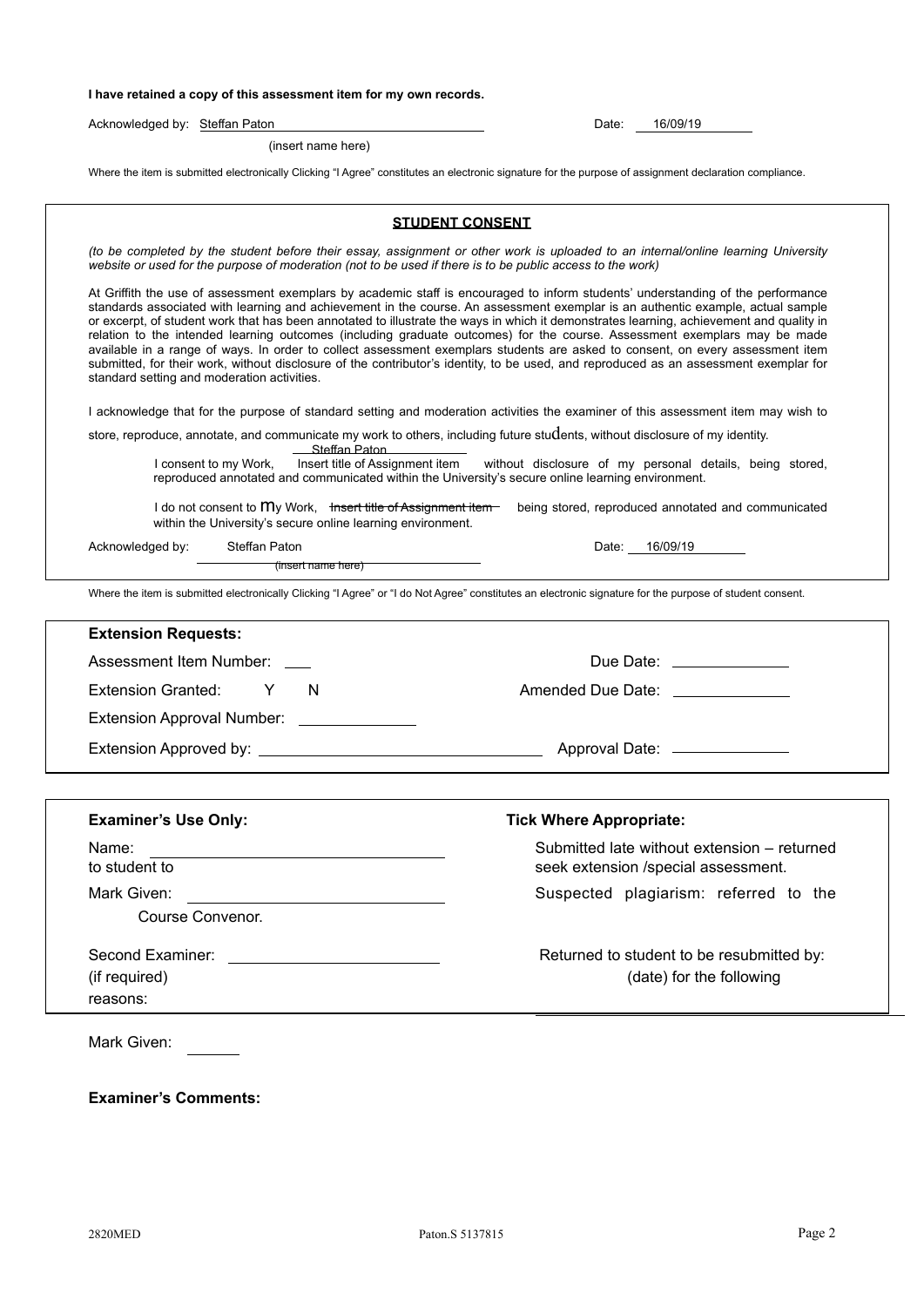# **Course Code:** 2820MED

**Course:** Trauma and Environmental Conditions in Paramedic Practice

**Course Convenor:** Sandy MacQuarrie

**Assessment:** Critically Appraised Topic

**Assessment Weight:** 25%

**Due Date:** 16/09/2019 11:00PM

**Date Submitted:** 16/09/2019 9:30PM

**Student Name:** Steffan Paton

**Student ID:** 5137815

**Word Count:** 1231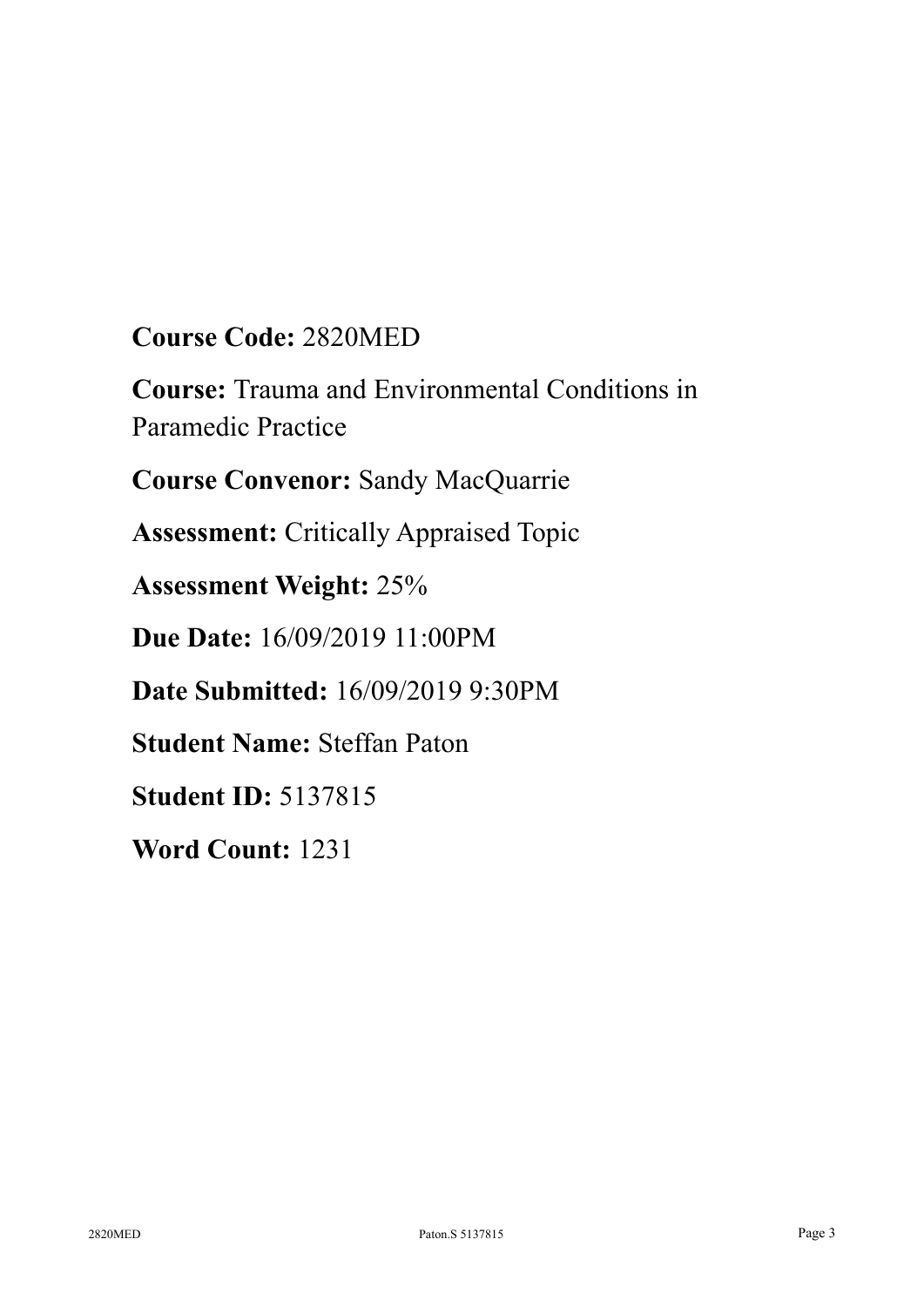**Title:** What was the Respiratory Rate? The significance of respiratory rate assessment and reassessment in trauma patients.

**Report By:** Steffan Paton

**2nd Party Appraiser:** Sandy MacQuarrie

**Clinical Scenario:** You arrive at the scene of a conscious 52 year-old patient who has experienced a fall from height of 4 metres resulting in multiple traumatic injuries. During your treatment you conduct multiple sets of vital signs surveys, repeating the observations you deem most important to track the trends of your patients condition while in your care. It is likely the initial and subsequent assessments of their respiratory rate are not accurate or do not end up assessed at all.

**PICO (Population, Intervention, Comparison, Outcome) Question:** For the prehospital trauma patient, does accurately assessing and reassessing the respiratory rate (and the change in respiratory rate) act as a better predictor of morbidity and mortality?

**Keywords and Strategy:** (Respiratory rate or change in respiratory rate) AND (trauma or traumatic) AND (prehospital or pre-hospital) AND (morbidity or mortality) AND/OR (assessment or outcome or outcomes).

### **PRISMA:**

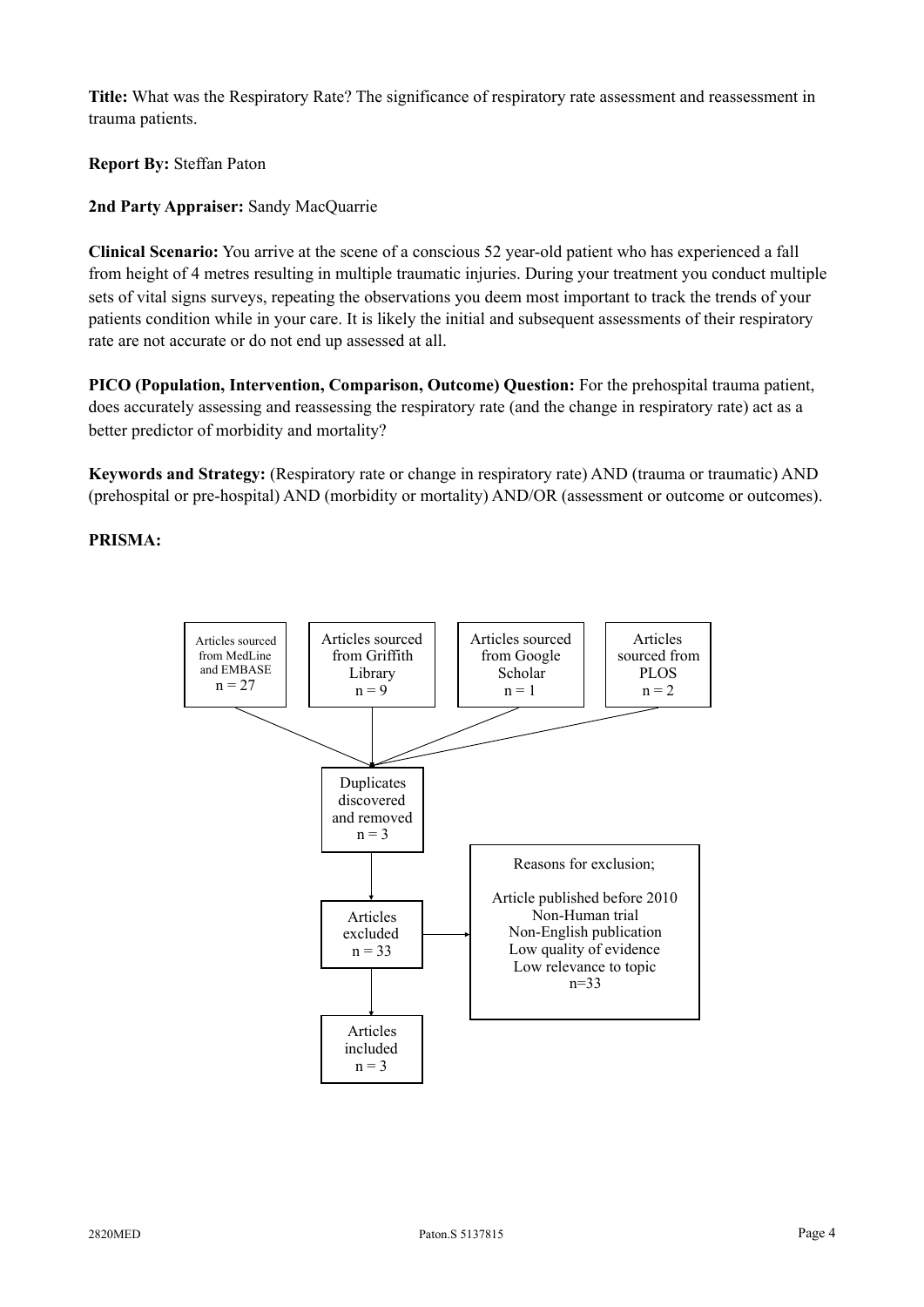# **Search Results:** 3

| Author                           | <b>Sample</b><br>and<br>Design                                                                         | <b>Results</b>                                                                                                                                                                                                                                                                        | Outcome                                                                                                                                                                                                                                                                                                                                                      | Limitations                                                                                                                                                                                                                                                                                                                                                                                                                      | <b>Strengths</b>                                                                                                                                                                                                                                                                                                                                                                                                                                                                                                                                                 | IF   |  |  |
|----------------------------------|--------------------------------------------------------------------------------------------------------|---------------------------------------------------------------------------------------------------------------------------------------------------------------------------------------------------------------------------------------------------------------------------------------|--------------------------------------------------------------------------------------------------------------------------------------------------------------------------------------------------------------------------------------------------------------------------------------------------------------------------------------------------------------|----------------------------------------------------------------------------------------------------------------------------------------------------------------------------------------------------------------------------------------------------------------------------------------------------------------------------------------------------------------------------------------------------------------------------------|------------------------------------------------------------------------------------------------------------------------------------------------------------------------------------------------------------------------------------------------------------------------------------------------------------------------------------------------------------------------------------------------------------------------------------------------------------------------------------------------------------------------------------------------------------------|------|--|--|
| <b>Bruijns</b><br>et al,<br>2013 | 28273<br>patients.<br>Retrospecti<br>ve cohort<br>study                                                | Full sample<br>results see a<br>99.6% survival<br>rate vs $0.4\%$<br>mortality rate.<br>Mortality rate<br>with moderate<br>ISS vs severe<br>$ISS = 0.3\%$ vs<br>3.0%. 3.4 times<br>higher mortality<br>rate in 48hours<br>if there is a rise<br>in RR by 8<br>breaths/min or<br>more. | Reinforcement<br>of the use of<br>prehospital vital<br>signs as a part of<br>in hospital<br>assessment and<br>treatment plans.<br>This is in<br>collaboration<br>with primary<br>assessment by<br>the emergency<br>department<br>examination.                                                                                                                | A comparison between<br>in hospital and<br>prehospital data<br>involving a broad range<br>of data parameters<br>Not directly focused on<br><b>RR</b><br>$\qquad \qquad \blacksquare$<br>Limited to only 48 hour<br>mortality with no<br>information for longer<br>time frames included<br>20% sensitivity only<br>Self confessing focus on<br>in hospital outcomes<br>with no specific<br>prehospital performance<br>data points | - First study to look at<br>prehospital and in<br>hospital vital sign<br>relationships<br>Moderate impact journal<br>Very large sample size of<br>28273<br>÷<br>Main focus was patient<br>outcome focused<br>$\frac{1}{2}$<br>Bias management by<br>removal of outliers in<br>samples<br>$\overline{\phantom{0}}$<br>Highlights the importance<br>of utilisation of using<br>prehospital data to<br>maintain awareness of<br>patient trends<br>- 96% specificity of data                                                                                         | 2.04 |  |  |
| Yang et<br>al, 2016              | 1191<br>patients.<br>Prognostic<br>study                                                               | 1191 received<br>electrocardiogra<br>$m$ (ECG)<br>derived RR<br>monitoring, 358<br>acoustic<br>monitoring and<br>14 end-tidal<br>CO <sub>2</sub> R <sub>R</sub><br>monitoring.                                                                                                        | - No statistical<br>difference<br>between<br>acoustic or end-<br>tidal CO <sub>2</sub><br>monitoring.<br>However,<br>changes were<br>noted when<br>comparing<br>against ECG<br>monitoring.<br>Measurement of<br>the RR can<br>provide<br>clinically useful<br>data for non-<br>intubated<br>patients and<br>assist accuracy<br>of trauma<br>scoring systems. | Single-centre study only<br>Based on secondary<br>sub-analysis of data<br>from instruments used<br>in another primary trial.<br>The primary trial bared<br>little relevance and had<br>a near nil focus on<br>respiratory rate in<br>trauma                                                                                                                                                                                      | - Level of evidence stated<br>as level III<br>- Large cohort of 1191<br>patients<br>- Even distribution of<br>demographic, age, and<br>social parameters,<br>therefore a diverse cohort.<br>- Large sample size<br>- Moderate impact journal<br>- Acknowledgement of<br>difficulties that currently<br>exist in measurement of<br>prehospital RR<br>assessment in trauma<br>specifically<br>Offered future practise<br>reform by using pulse-<br>oximeters to also measure<br>RR if accuracy between<br>oxygen saturation and<br>heart rate could be<br>elevated | 2.18 |  |  |
| Yonge<br>et al,<br>2017          | 12332<br>activations.<br>Retrospecti<br>ve review                                                      | 466 patients<br>notably under<br>triaged = $5.9\%$<br>OR 1.7                                                                                                                                                                                                                          | Tachypnea in<br>the presence of<br>suspected<br>thoracic injury<br>should see more<br>upgrading of<br>level two triage<br>categories be<br>reinstated to the<br>realm of level 3.                                                                                                                                                                            | Single-centre<br>retrospective study,<br>therefore limited scope<br>for projection<br>Focusing on under-<br>triage rather than<br>morbidity and mortality<br>Never directly<br>addresses trends in RR<br>and patient outcomes                                                                                                                                                                                                    | Very large patient cohort<br>Moderate impact journal<br>Very focused on the<br>parameter of RR and the<br>impact that this has on<br>patient care pathways<br>Reiterated the need for a<br>higher regard to be shown<br>to the RR in patient<br>assessment and patient<br>handover to adopt and<br>react to trends that may<br>eventuate.<br>Forms the basis of future<br>$\sim$<br>prospective trials to fill a<br>void in the literature and<br>evidence base of both in-<br>hospital and pre-hospital<br>settings                                             | 2.64 |  |  |
|                                  | Abbreviations; CO2, carbon dioxide; IF, impact factor; ISS, injury severe score; RR, respiratory rate. |                                                                                                                                                                                                                                                                                       |                                                                                                                                                                                                                                                                                                                                                              |                                                                                                                                                                                                                                                                                                                                                                                                                                  |                                                                                                                                                                                                                                                                                                                                                                                                                                                                                                                                                                  |      |  |  |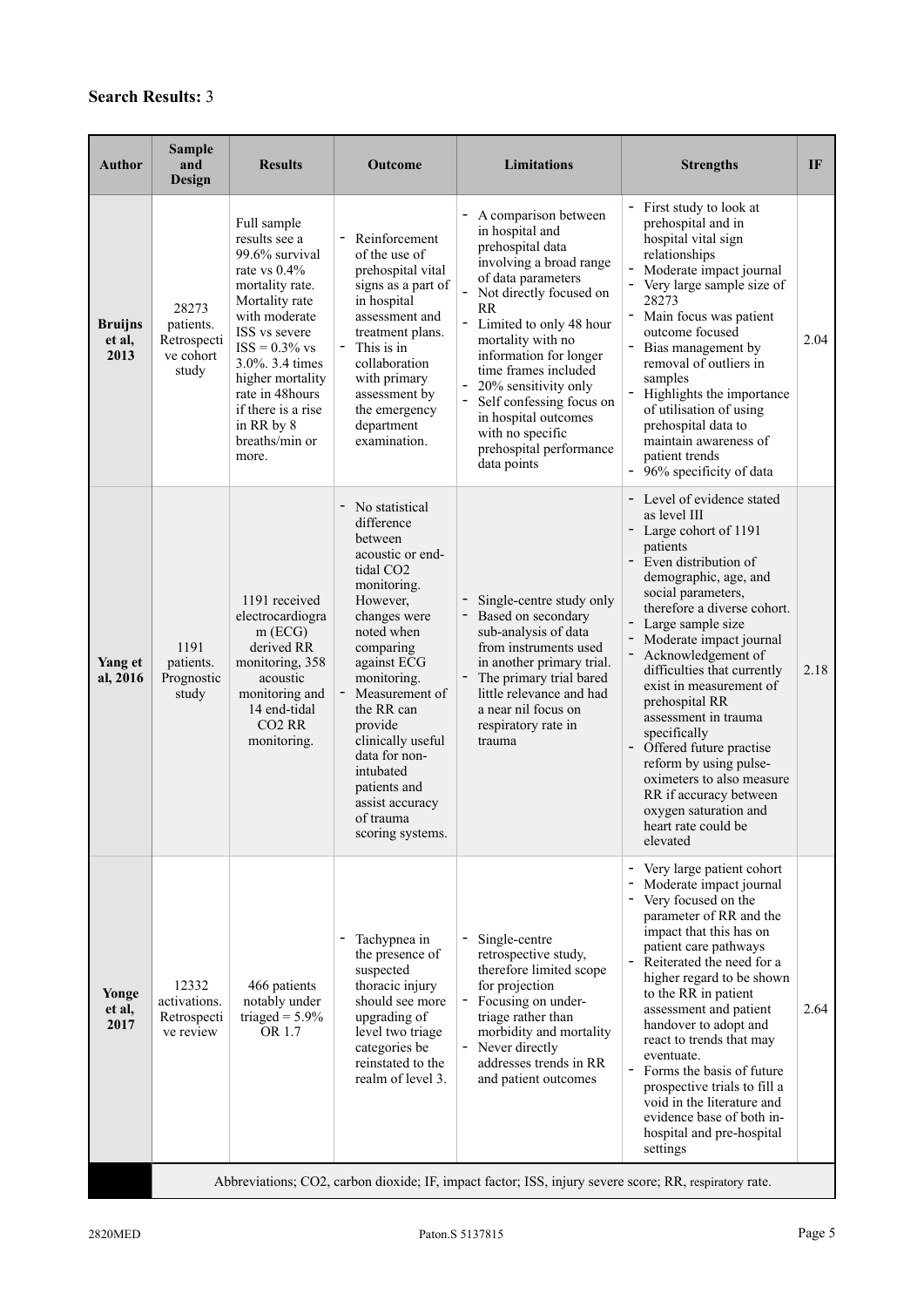## **Comments:**

- It is clear a large gap in clinical assessment currently exists. This gap requires appropriately constructed studies that focus on the parameter of RR to better inform current best-practice.
- Minor findings have been uncovered leading to knowledge that a change in respiratory rate is significant in trauma patients. This finding has not been subsequently researched.
- The prioritisation of RR assessment has been decreased due to perceptions of unimportance
- There is data to suggest that RR can have a part in assisting the early warning of a patients deterioration, however, the quality of this data can vary greatly.
- An increase of 8 breaths per minute is synonymous with an increase in morbidity by a factor of 3.4 times.
- Acoustically measured RR is useful for non-intubated patients in the prehospital environment.
- Patients are under-triaged as a result of incorrect RR measurements.

**Consider:** Considerations must be made if a change in the RR of a patient is assessed while in the clinicians care in order to aid prediction of deterioration with support from other vital signs. At this point in time, it would not be supported by evidence to base predictions solely off of RR alone, but following future research this may become a more heavily weighted vital sign.

**Clinical bottom line:** Respiratory rate (and a change in respiratory rate) does exhibit some importance in the prediction of morbidity and mortality in prehospital patients. The current data, however, does not specifically mention the ability for the respiratory rate as a better or worse predicting factor for morbidity and mortality in trauma patients in comparison to other vital signs. The data instead involves respiratory rate as a part of a set of data that then predicts a larger trend for the prognosis of each patient. More research is desperately needed to answer this question and it can be noted that there is both a significant lack of research on this topic and neglect towards the measurement of a respiratory rate in both in-hospital and pre-hospital settings.